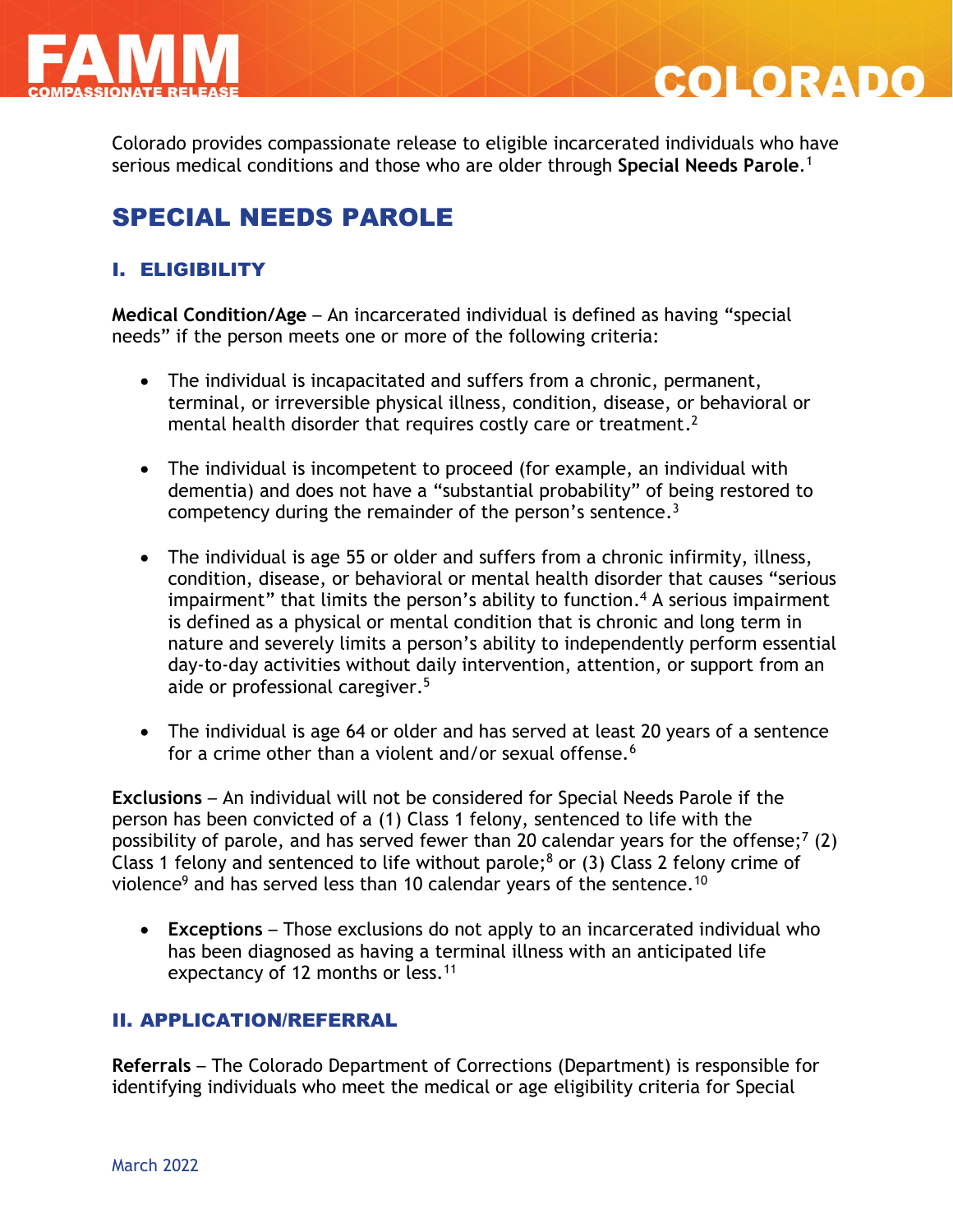Needs Parole<sup>12</sup> and referring them to the Colorado Board of Parole (Board).<sup>13</sup> Department clinical services staff may make a Special Needs Parole referral, under the supervision and review of the Chief Medical Officer or designee.<sup>14</sup>

• Note that the procedures outlined below apply to requests made by an incarcerated individual or their "inmate liaison." We could not locate regulations governing clinical staff referrals. We expect the procedures to be similar.

**Requests** – An incarcerated individual or an "inmate liaison" – defined as an individual's family member or attorney, a government agency, or a representative from an organization with experience in helping incarcerated people apply for Special Needs Parole<sup>15</sup> – may request that the Department determine whether the person is eligible.<sup>16</sup> The Department must make that determination within 30 days after receiving the request, unless a competency evaluation has been requested.<sup>17</sup>

- Incarcerated individuals can seek a referral by "inquiring with the case manager" once a year or upon a significant change in their medical or mental health condition.<sup>18</sup>
	- o Note that the Office of the State Public Defender must provide public defender liaisons to assist incarcerated individuals or their family members with a range of matters, including Special Needs Parole applications.<sup>19</sup>
- Inmate liaisons may seek a referral by inquiring with the Special Needs Parole Case Manager, once a year or upon a suspected significant change in the person's medical or mental health condition.<sup>20</sup>

### **Referral Process**

- Upon inquiry from the incarcerated person or their liaison, Case Managers request they execute a *Release of Information* (ROI) or related form. If the individual declines to sign the form, Case Management ends the referral process, sends an email to the clinical group, updates the Special Needs Tracker, and notifies the Public Defender Liaison of the refusal.<sup>21</sup>
- If the individual executes the form, Case Managers email the Special Needs Parole Case Manager (SNP CM) and uploads the ROI to the system.<sup>22</sup>

## III. DOCUMENTATION AND ASSESSMENT

On entry of the ROI, the Department conducts an assessment using the following steps.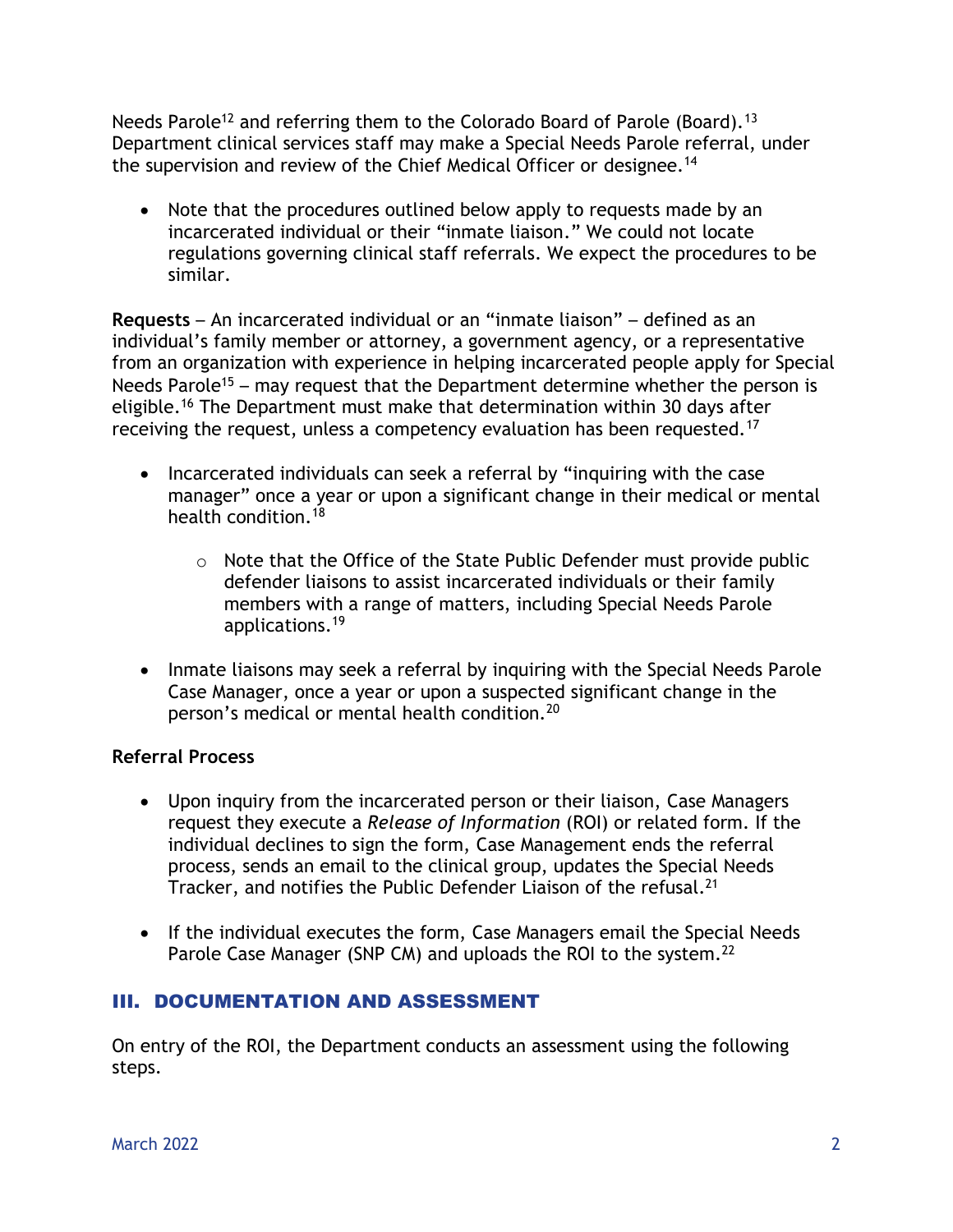- The Chief Medical Officer, or a designee, fills out *Worksheet A*, and forwards it to the SNP CM. The SNP CM reviews Worksheet A to determine eligibility.<sup>23</sup> The SNP CM uploads *Worksheet A* to the system and notes whether the individual is medically eligible.<sup>24</sup>
	- o *Worksheet A* includes a set of screening questions that paraphrase statutory medical and age eligibility criteria. 25
- If the individual meets medical criteria, the SNP CM completes Worksheet B.<sup>26</sup>
	- o *Worksheet B* includes a set of screening questions that address statutory exclusions based on the nature of the offense and time-served criteria.<sup>27</sup>
- If the individual fails to meet statutory criteria, the SNP CM notes and codes the reason(s) and uploads *Worksheet B* into the system.<sup>28</sup>
- If the individual meets the statutory criteria, the SNP CM completes a series of steps prior to making a referral to the Board.
	- $\circ$  Notifies Victims Services<sup>29</sup> and, if necessary, the District Attorney (DA);<sup>30</sup>
	- $\circ$  Gathers medical information to share with the DA;<sup>31</sup>
	- o Requests the parole plan from the facility Case Manager, who in turn informs the individual they have 30 days to provide additional medical information; the individual can waive the 30-day period; <sup>32</sup> and
	- o Notifies the Division of Adult Parole Benefit Acquisition Team to confirm and initiate insurance. 33

At the conclusion of these tasks, the SNP CM refers the individual $34$  to the Board of Parole and must include the following: 35

- A diagnosis and summary of the person's medical, physical, or mental condition;
- Criminal history;
- Risk and needs assessment scores and any other relevant information regarding risk and risk-reduction factors;
- Institutional disciplinary history;
- Participation in any employment, treatment, vocational training, and educational opportunities;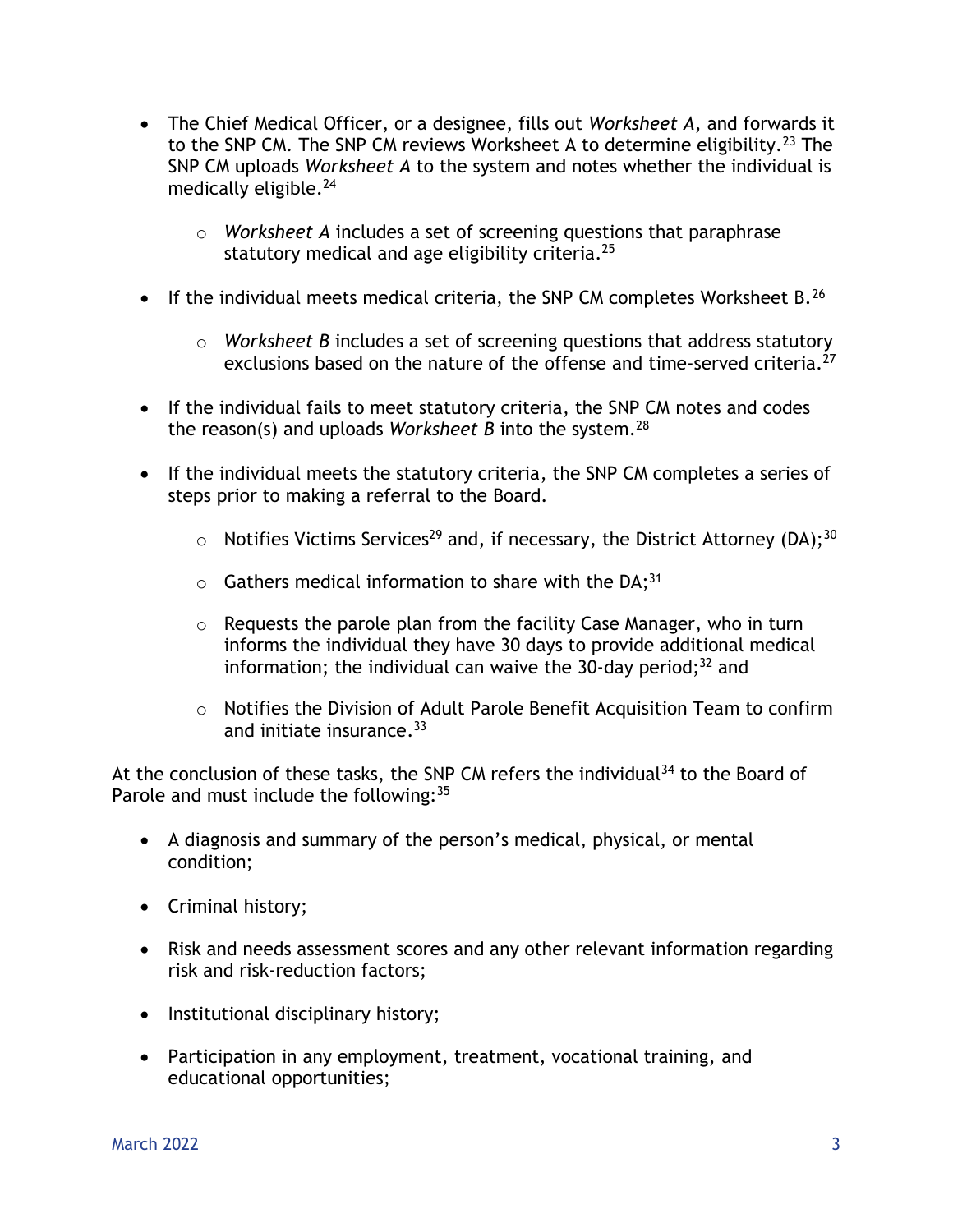- Details of the Department's recommended Special Needs Parole Plan;
- A statement from the incarcerated individual (or the individual's liaison if the person is unable to submit a statement); and
- A victim impact statement and a response from the district attorney who prosecuted the individual, if appropriate.
	- o If the Department determines that the incarcerated individual meets the Special Needs Parole eligibility criteria, it must notify any victim.<sup>36</sup> A victim has 30 days after receiving notification to submit a victim impact statement to the Department, which will be included in the materials sent to the Board.<sup>37</sup> The Department must also notify the district attorney that prosecuted the individual **if** the person is serving any one of a long list of crimes specified in the statute. The district attorney has 30 days after receiving the notice to submit a response to the Department. Any district attorney response will also be included in the referral to the Board.<sup>38</sup>

## IV. DECISION-MAKING PROCESS

**Decision-Maker** – The Colorado Board of Parole makes the final decision whether to grant Special Needs Parole.<sup>39</sup>

### **Decision-Making Process**

- Hearing The Board may schedule a hearing on the application for Special Needs Parole with the incarcerated individual present. It may also choose to review the application and issue a decision without a hearing.<sup>40</sup>
- Risk The Board will not release an individual on Special Needs Parole unless it determines that the person is not likely to pose a risk to public safety.<sup>41</sup> In making that determination, it considers the individual's risk of re-offense, risk and needs assessment scores, the nature and severity of the person's offense and criminal history, institutional conduct, and program and treatment participation.<sup>42</sup> The Board also looks at the nature and severity of the individual's condition and age and the Department's ability to provide necessary medical or behavioral health treatment.<sup>43</sup>
- Competency Note that if the individual is determined to be incompetent to proceed, the sentencing court may order the Department to provide or arrange for appropriate "restoration services" in an authorized setting.<sup>44</sup> If the court determines there is **not** a substantial probability of the individual being restored to competency, the Department may refer the person for Special Needs Parole, develop an appropriate Special Needs Parole Plan, and notify the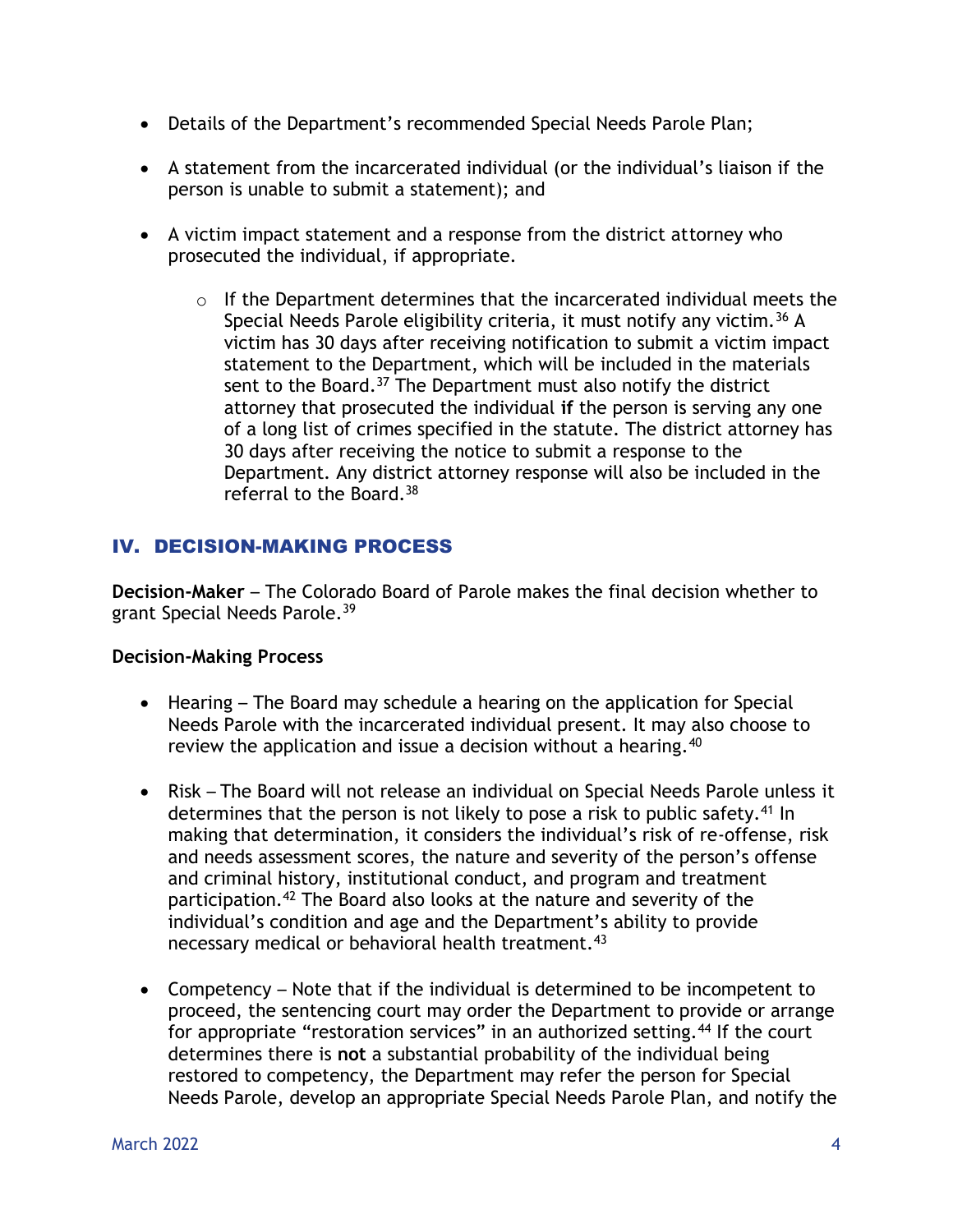public defender liaison.<sup>45</sup>

**Decision** – The Board must make a decision whether to grant Special Needs Parole within 30 calendar days after receiving the Department's referral.<sup>46</sup> However, the Board may delay its decision and ask that the Department modify the individual's Special Needs Parole Plan.<sup>47</sup>

- The Board cannot deny Special Needs Parole based solely on the lack of a recommended Special Needs Parole Plan. If the Board considers an individual to be appropriate for release except for the lack of a plan, it will delay the decision (or render a conditional release decision) and ask the Department to submit a Special Needs Parole Plan within 30 calendar days.<sup>48</sup>
- If the Board denies Special Needs Parole, it may inform the Department that it should not refer the individual for a subsequent application unless the person's medical or mental health status deteriorates.<sup>49</sup>
- Note that the Board can only deny an individual referred for Special Needs Parole by a majority vote and only if it finds that granting the parole would create a threat to public safety and that the person is likely to commit another offense.<sup>50</sup>

**Prerelease Planning** – The Board must approve a Special Needs Parole Plan for each individual released and confirm that the plan addresses appropriate supervision and continuity of medical care.<sup>51</sup> Once the Board approves the individual, the Special Needs Parole Case Manager works with the Parole Supervisor, Chief Probation Officer, Community Re-Entry Specialist, and Treatment Coordination Case Managers to enact the plan. $52$ 

 Note that the Department generally does not have any responsibility for an incarcerated individual's medical care upon release. However, individuals age 65 or older who have been approved for Special Needs Parole must be enrolled in the "most appropriate" medical insurance benefit plan (including Medicare, veteran's benefits, or other health insurance) prior to or upon release. For those individuals, the Department pays any insurance premiums for up to six months from the start of coverage. $53$ 

## V. POST-DECISION

**Denials and Appeal Rights** – The denial of Special Needs Parole does not affect an individual's eligibility for any other form of parole or release.<sup>54</sup>

### **Revocation and Termination**

• Revocation – There are no specific laws or rules covering the revocation of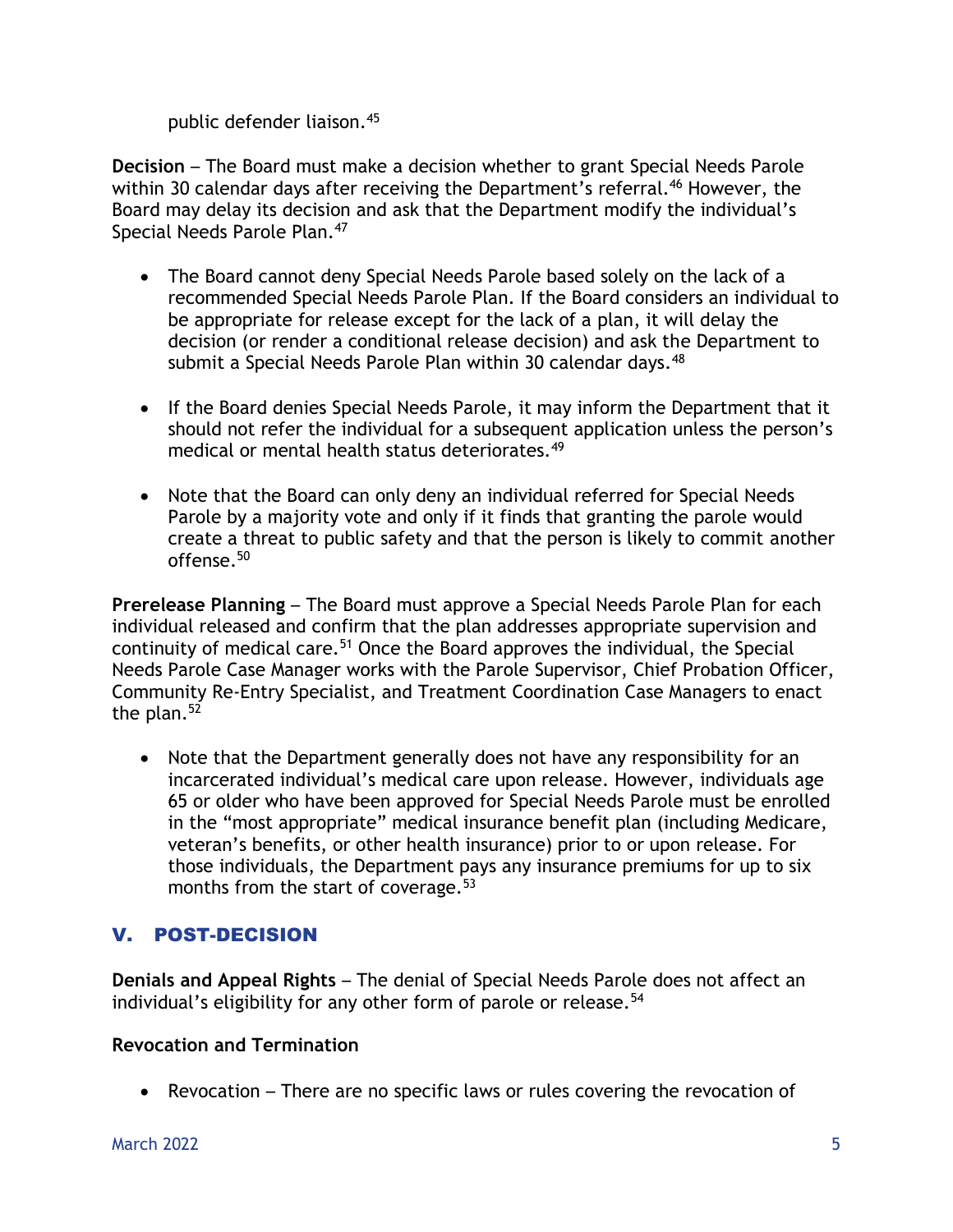Special Needs Parole, and individuals released under this law are treated like any other parolee, which means parole may be revoked using the "general" parole rules and processes.<sup>55</sup>

 Termination – The Board sets the length of the individual's Special Needs Parole for at least six months but not more than 36 months, and it can revise the duration at any time.<sup>56</sup> However, individuals are not required to serve a period of parole that exceeds that to which they would otherwise be subject to (or covered by) the general parole rules or 36 months, whichever is less.  $57$ 

## VI. REPORTING/STATISTICS

The Department must provide a monthly report, by facility, detailing the (1) number of Special Needs Parole applications submitted to the Board of Parole, (2) number of decisions, (3) number of applications pending, (4) average length of time the decision has been pending, and (5) the general reason for delaying the decision.<sup>58</sup>

• The Board did not respond to FAMM's request on how many individuals were granted Special Needs Parole in 2019 and 2020, and that information is not publicly available on its website.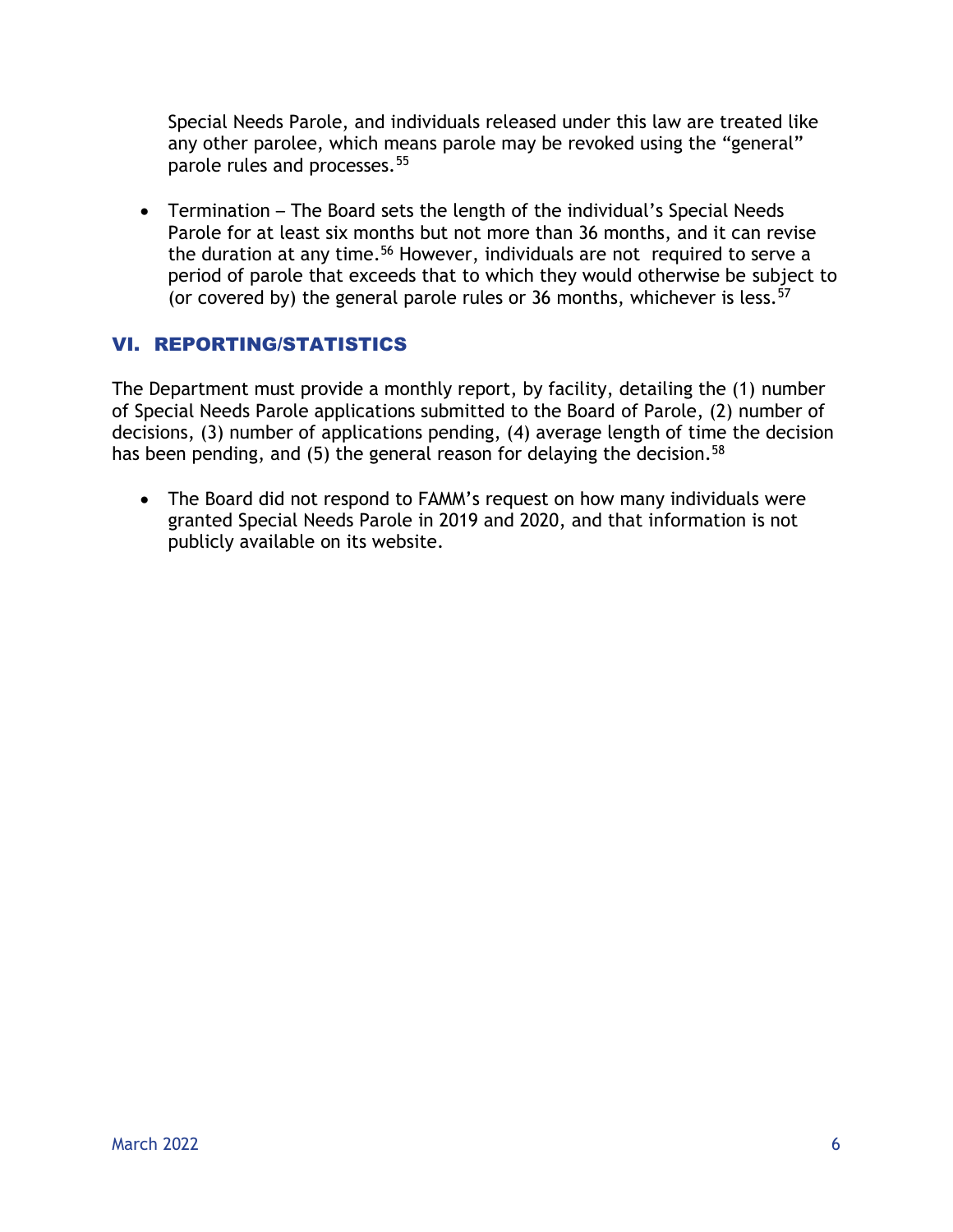# COLORADO COMPASSIONATE RELEASE PRIMARY LEGAL SOURCES

#### SPECIAL NEEDS PAROLE

#### **Statutes**

Colorado Revised Statutes § 17-1-102 (2021), available through the Colorado General Assembly at <https://leg.colorado.gov/laws> [after entering the URL, select Colorado Revised Statutes, click on Title 17, and go to the relevant subsection].

Colorado Revised Statutes § 17-22.5-403.5 (2021), available through the Colorado General Assembly at <https://leg.colorado.gov/laws> [after entering the URL, select Colorado Revised Statue, click on Title 17, and go to the relevant subsection].

Colorado Revised Statutes § 17-2-201, available through the Colorado General Assembly at <https://leg.colorado.gov/laws> [after entering the URL, select Colorado Revised Statue, click on Title 17, and go to the relevant subsection].

Colorado Revised Statutes § 21-1-104 (6), available through the Colorado General Assembly at <https://leg.colorado.gov/laws> [after entering the URL, select Colorado Revised Statue, click on Title 21, and go to the relevant subsection].

#### **Regulations**

Code of Colorado Regulations, 8 CCR 1511-10.1 (2013), Rules Governing the State Board of Parole and Parole Proceedings, available through the Colorado Secretary of State, [https://www.sos.state.co.us/CCR/GenerateRulePdf.do?ruleVersionId=6249&fileName=8%20CCR%2015](https://www.sos.state.co.us/CCR/GenerateRulePdf.do?ruleVersionId=6249&fileName=8%20CCR%201511-1) [11-1.](https://www.sos.state.co.us/CCR/GenerateRulePdf.do?ruleVersionId=6249&fileName=8%20CCR%201511-1) Note that this regulation is included for reference purposes only; as of March 2022, it has not been updated to reflect the 2021 amendments to the Special Needs Parole statute.

#### **Agency Policy/Publications**

Colorado Department of Corrections, Administrative Regulation 550-13 (December 1, 2021), <https://drive.google.com/file/d/1WtnmbP9CILcLb38emX-vEZC3gJyFmuXv/view> .

# NOTES

\* *Id. means see prior note.*

<sup>1</sup> Colo. Rev. Stat. §§ 17-22.5-403.5, 17-1-102, and 17-2-201. The Colorado State Board of Parole Rules at 8 CCR 1511-1 include a section on Special Needs Parole (§ 10.01, Special Needs Offender). However,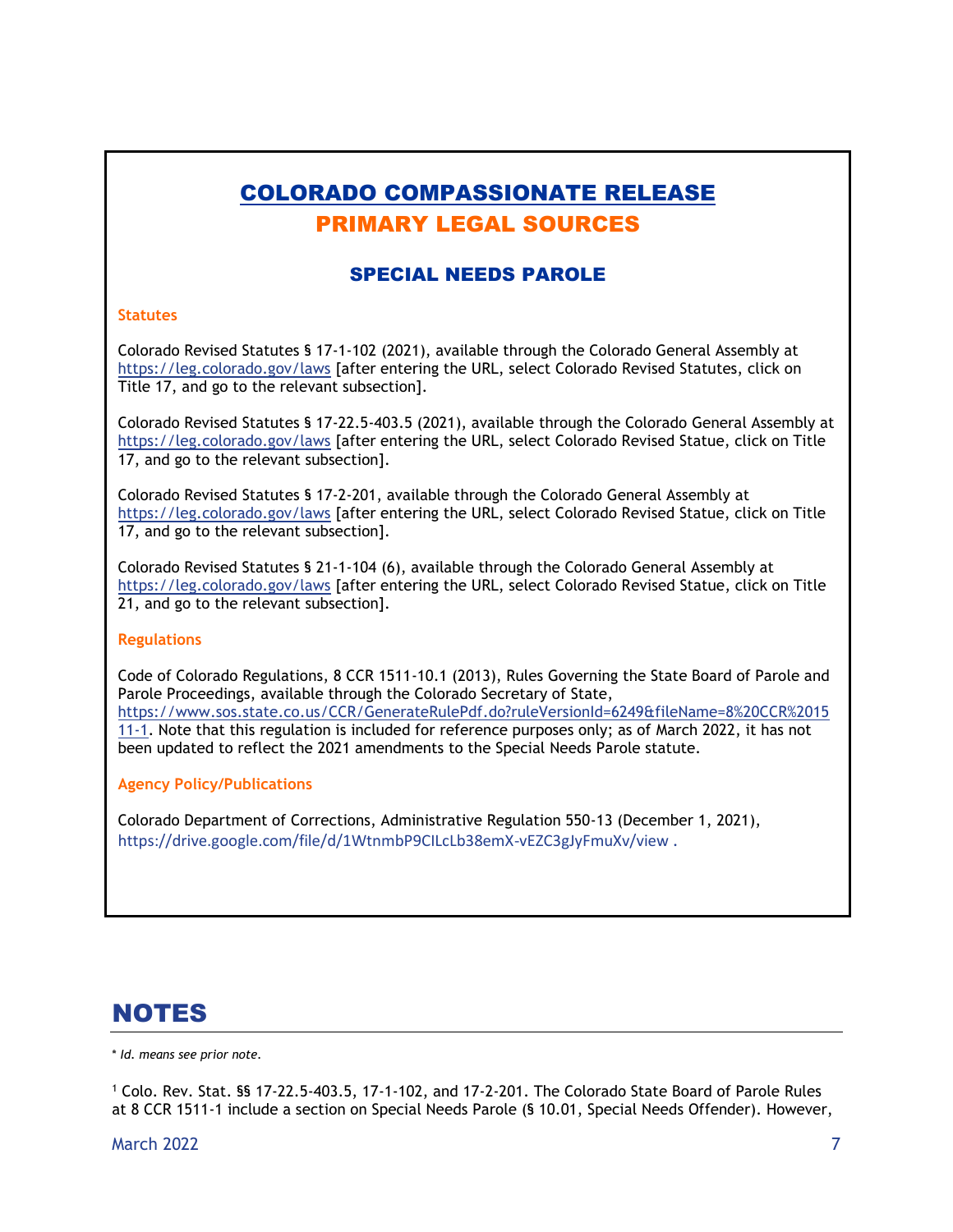as of March 2022, these rules have not been updated since 2013 and do not reflect the July 2021 changes to the parole and Special Needs Parole statutes.

<sup>2</sup> Colo. Rev. Stat. § 17-1-102 (7.5) (a) (II); Colorado Department of Corrections, Administrative Regulation 550-13 (December 1, 2021) (DOC Reg.), § III (I) (2) (a). A licensed health care provider who is employed by or under contract with the Department, or a private licensed health care provider caring for the incarcerated individual, must make the diagnosis. Id.

 $3$  Colo. Rev. Stat. § 17-1-102 (7.5) (a) (IV); DOC Reg. 550-13 §§ III (I) (2) (c) and (d). A licensed health care provider who is employed by or under contract with the Department or a competency evaluator as defined in Colo. Rev. Stat. § 16-8.5-101 (3) must make the initial determination of incompetency. Id.

 $4$  Colo. Rev. Stat. § 17-1-102 (7.5) (a) (I); DOC Reg. 550-13 § III (I) (1). A licensed health care provider who is employed by or under contract with the Department, or a private licensed health care provider caring for the incarcerated individual, must make the diagnosis. Id.

<sup>5</sup> Colo. Rev. Stat § 17-1-102 (7.4); DOC Reg. 550-13 § III (H).

 $6$  Colo. Rev. Stat. § 17-1-102 (7.5) (a) (III); DOC Reg. 550-13 § III (I) (2) (b). Individuals meeting the age and time-served criteria are excluded from consideration if convicted of a Class 1 or Class 2 felony for crimes such as murder and manslaughter [see Colo. Rev. Stat. § 24-4.1-302 (1)], unlawful sexual behavior [see Colo. Rev. Stat. § 16-22-102 (9)], domestic violence [see Colo. Rev. Stat. § 18-6-800.3 (1)], or stalking [see Colo. Rev. Stat. § 18-3-602].

 $7$  Colo. Rev. Stat. § 17-1-102 (7.5) (b) (l) (A); DOC Reg. 550-13 § III (I) (3) (a).

 $8$  Colo. Rev. Stat. § 17-1-102 (7.5) (b) (l) (B); DOC Reg. 550-13 § III (I) (3) (b).

<sup>9</sup> See Colo. Rev. Stat. § 18-1.3-406 for a definition of Class 2 felonies.

<sup>10</sup> Colo. Rev. Stat. § 17-1-102 (7.5) (b) (I) (C); DOC Reg. 550-13 § III (I) (3) (c).

<sup>11</sup> Colo. Rev. Stat. § 17-1-102 (7.5) (b) (II). A licensed health care provider who is employed by or under contract with the Department, or a private licensed health care provider caring for the incarcerated individual, must make the diagnosis. Id.

<sup>12</sup> Colo. Rev. Stat. §§ 17-22.5-403.5 (1) (a) and (3) (a).

 $13$  Id. at (3) (a).

14 DOC Reg. 550-13 § IV (A) (2) (c).

<sup>15</sup> Colo. Rev. Stat. § 17-1-102 (6.7); DOC Reg. 550-13 §§ IV (A) (2) (a) and (b).

<sup>16</sup> Colo. Rev. Stat. § 17-22.5-403.5 (3) (a).

 $17$  Id.

18 DOC Reg. 550-13, § IV (A) (2) (a).

<sup>19</sup> Colo. Rev. Stat. § 21-1-104 (6).

 $20$  ld. at  $(2)$  (b).

March 2022 8 <sup>21</sup> DOC Reg. 550-13, **§§** IV (B) (1) (a) and (b).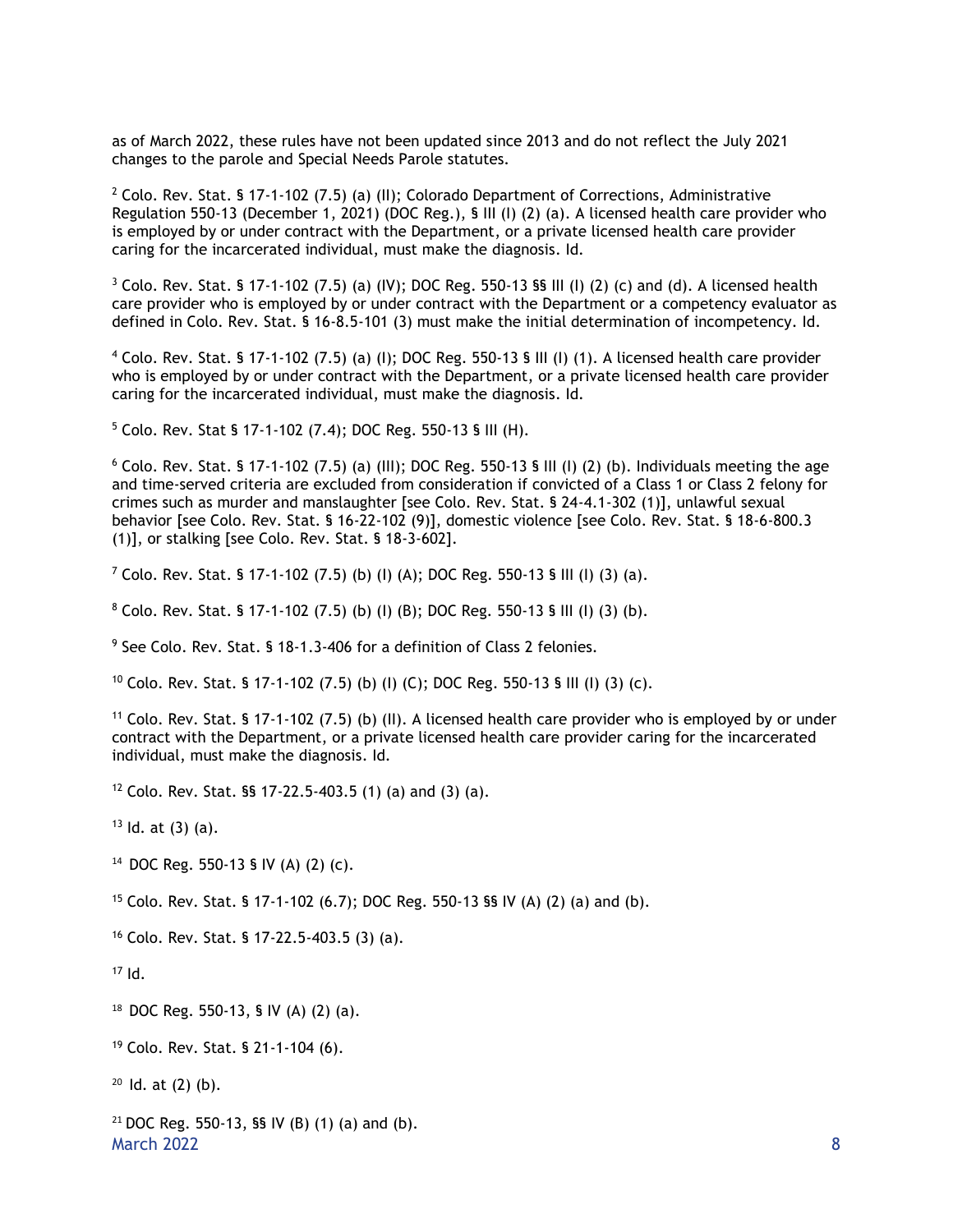<sup>22</sup> DOC Reg. 550-13, § IV (B) (1) (c).

<sup>23</sup> DOC Reg. 550-13, §§ IV (B) (4) through (6). Note that DOC Reg. 550-13 § IV (B) has two subsections (6). This cites to the *first* subsection (6).

<sup>24</sup> DOC Reg. 550-13 §§ IV (B) (5) and (6). Note that DOC Reg. 550-13 § IV (B) has two subsections (6). This cites to the *first* subsection (6).

<sup>25</sup> DOC Reg. 550-13, Special Needs Parole – Worksheet A.

<sup>26</sup> DOC Reg. 550-13, § IV (B) (7). Note that DOC Reg. 550-13 § IV (B) has two subsections (7). This cites to the *first* subsection (7). Note that the regulations provides that the SNP CM will note whether the individual meets medical criteria but does not otherwise explain what happens if the individual does not, other than a "chron" note.

<sup>27</sup> Id.

 $28$  Id.

29 Colo. Rev. Stat. § 17-22.5-403.5 (3) (c) (1), referencing Colo. Rev. Stat. § 24-4.1-302.5, governing victim notification requirements.

<sup>30</sup> DOC Reg. 550-13 § IV (B) (6). Note that DOC Reg. 550-13 § IV (B) has two subsections (6). This cites to the *second* subsection (6). See also Colo. Rev. Stat. § 17-22.5-403.5 (3) (c) (1), referencing Colo. Rev. Stat. §§ 18-1.3-406, 16-22-102 (9) (j) through (9) (l) and (9) (n) through (9) (2) governing when district attorneys must be notified.

<sup>31</sup> DOC Reg. 550-13 § IV (B) (7). Note that DOC Reg. 550-13 § IV (B) has two subsections (7). This cites to the *second* subsection (7).

 $32$  Id.

<sup>33</sup> DOC Reg. 550-13 § IV (B) (8).

<sup>34</sup> DOC Reg. 550-13 § IV (B) (9).

 $35$  Colo. Rev. Stat. §§ 17-22.5-403.5 (3) (b) (l) through (b) (IV).

<sup>36</sup> Id. at (3) (c) (1), referencing Colo. Rev. Stat. § 24-4.1-302.5.

 $37$  Id.

 $38$  Id. at (3) (c) (II), referencing Colo. Rev. Stat. §§ 18-1.3-406, 16-22-102 (9) (i) through (9) (l), and (9) (n) through (9) (s).

 $39$  Id. at (4) (a).

 $40$  Colo. Rev. Stat. §§ 17-2-201 (4) (f) (1) (A) and 17-22.5-403.5 (4) (c).

<sup>41</sup> Colo. Rev. Stat. § 17-22.5-403.5 (1) (b).

March 2022 **9**  $42$  Id. at (4) (b), referencing Colo. Rev. Stat. § 17-22.5-404 (4) (a).